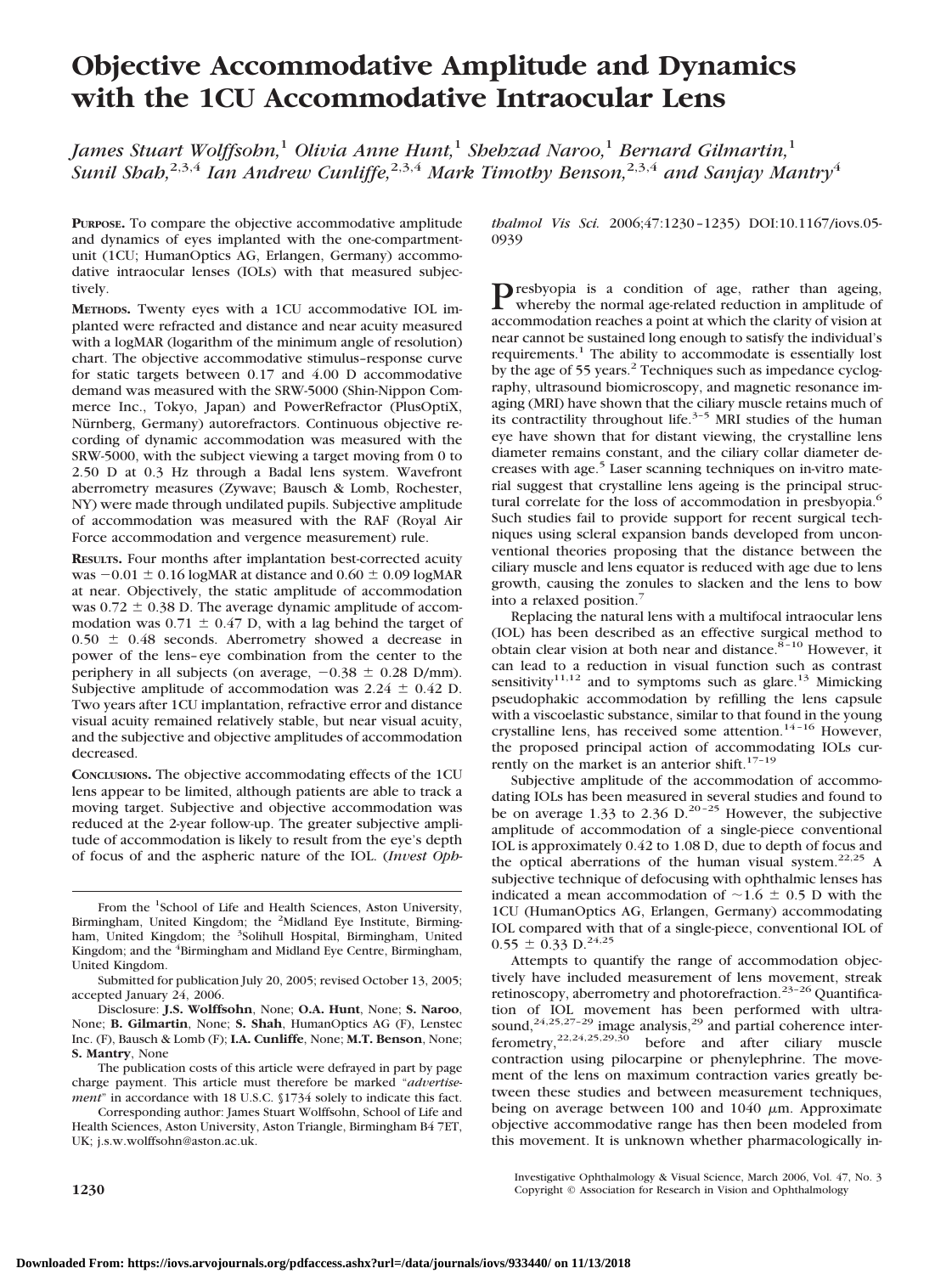duced accommodation is due to the same effect on the accommodative structure as physiologically induced accommodation.

Streak retinoscopy to static targets (5.00 m vs. 0.35 m) has shown an average range of physiological accommodation of 1.0 to 1.2 D for the 1CU accommodating IOL compared with  $\sim$ 0.2  $\pm$  0.2 D for the single-piece conventional IOL control group.<sup>22,24,25</sup> Dynamic (7 Hz) aberrometry to stepped distance and near targets has shown changes in defocus of up to 1.0 D, with an average of  $0.46$  D.<sup>26</sup> Photorefraction using the difference in PowerRefractor (SRW-5000; Shin Nippon, Tokyo, Japan) measures with subjects viewing at 5.00 m compared with  $\sim$ 0.35 m have shown a mean amplitude of 1.00  $\pm$  0.44 D compared with  $0.35 \pm 0.26$  D for the single-piece conventional IOL control group.25

None of the studies assessing the accommodative facility achieved with an accommodative IOL have quantified the stimulus response curve or the dynamic accommodative response to a moving stimulus, $^2$  and therefore this study aims to measure these features in patients fitted with the 1CU accommodative IOL. Determining the accommodative stimulus response curve will identify whether the pseudophakic accommodation with an accommodative IOL continues to increase with increasing accommodative demand, asymptotes when accommodative demand exceeds the pseudophakic accommodative range, or even decreases with increased target blur past a peak when the pseudophakic accommodative demand and response are matched. The dynamic accommodative response to a moving stimulus will determine whether the pseudophakic accommodative response is similar in dynamic amplitude to the static amplitude and whether the time course (time lag between the stimulus and response) is similar to that of prepresbyopic accommodation.

### **METHODS**

Twelve subjects aged 33 to 78 years (average,  $60.7 \pm 15.4$ ; three men, nine women) gave informed consent to take part in the study. All had had phacoemulsification cataract surgery and insertion of a one-component-unit (1CU) accommodative IOL (HumanOptics AG, Erlangen, Germany) implanted in one (four subjects) or both (eight subjects) eyes (20 eyes in total). Inclusion–exclusion criteria were a lenticular opacity affecting the visual demand of the subject, in an otherwise healthy eye (no other ophthalmic abnormality such as diabetic retinopathy, glaucoma, corneal problems or macular problems). The patients received bilateral 1CUs if both eyes met the inclusion–exclusion criteria. Each subject underwent a full subjective binocular refraction at 6 m. Informed consent was obtained from the subjects after explanation of the nature and possible consequences of the study. The research complied with the tenets of the Declaration of Helsinki and was approved by institutional review board.

The 1CU lens is a single-piece, hydrophilic, acrylic, ultravioletinhibited IOL with a refractive index of 1.46. It has been shown to result in stable refraction and subjective accommodation over a 1-year period.31 The central optic portion, 5.5 mm in diameter, is designed to rest postcapsularly after the crystalline lens matrix has been removed by phacoemulsification cataract surgery. The optic has a hinged connection to four haptic legs, which are thinner near the optic, to aid flexibility and allow movement of the optic anteriorly, secondary to ciliary muscle contraction.

The first assessment was conducted a mean of  $127.7 \pm 70.9$  days after lens implantation. After retinoscopy and subjective refraction, best corrected threshold letter acuity was measured at far with high (90%) and low (10%) contrast (at 3 m) and near threshold word acuity at near (40 cm) with logMAR (logarithm of the minimum angle of resolution) progression charts.<sup>32</sup> Each letter was scored as 0.02 logMAR, and guessing was encouraged. Subjects with residual refractive error after surgery were made functionally emmetropic with ultrathin soft contact lenses (Acuvue Dailies, HEMA [hydroxyethyl

methacrylate], 58% water content material; Vistakon, Johnson & Johnson, Jacksonville, FL) to ensure that the accommodative demand of the viewing task for each subject was virtually identical.

Amplitude of accommodation was measured with an RAF (Royal Air Force accommodation vergence measurement) binocular gauge (ClementClarke/Haag-Streit, Harlow, UK). Subjects viewed the N6 (0.75 M units) size letters from a distance of 50 cm. The letters were moved (approximately 5 cm/s) toward the subject, until the letters were no longer resolvable. The target was then moved to 10 cm from the subject and steadily moved away from them until the letters were first resolvable. The reciprocal of the average distance between these two measures was taken as the subjective amplitude of accommodation in diopters.

Accommodative responses were measured with the PowerRefractor (PlusOptiX, Nürnberg, Germany)<sup>33</sup> and the SRW-5000 (Shin-Nippon Commerce Inc., Tokyo, Japan)<sup>34</sup> autorefractors through undilated pupils in a randomized order. The subject's head was positioned on a head and chin rest. The PowerRefractor was positioned 1 m from the subject, aligned with the right eye, but positioned to image both of the subject's eyes. The SRW-5000 was aligned with the visual axis of the eye under examination and measured the accommodative response of this eye only, although the subject had a binocular open-field view of the targets. Subjects viewed a static 90%-contrast Maltese cross located at 0.17, 0.50, 1.00, 1.50, 2.00, 2.50, 3.00, and 4.00 D of accommodative demand (6.00, 2.00, 1.00, 0.75, 0.50, 0.40, 0.33, and 0.25 m, respectively), in real space (matched for angular subtense and luminance), in random order. Five static readings were taken with both the Power-Refractor (full-refraction mode) and SRW-5000 at each distance. All patients were asked to focus on the target and to try to keep it clear, as if they were reading, while the measurements were obtained.35 The luminance of the targets was kept constant at 40 lux. This particular luminance was chosen to maintain a pupil size adequate to achieve measurements at all distances with the PowerRefractor.<sup>36</sup> The luminance was kept the same for the SRW-5000 measures, so as not to affect the stimulus response curve.<sup>37</sup>

Continuous recording of dynamic accommodation was measured with the SRW-5000 with the subject viewing a target moving from 0.0 to 2.5 D at 0.3 Hz through a  $+5.0$  D Badal lens system. The SRW-5000 is able to monitor the accommodative response dynamically, with high resolution and a frequency of up to 60 Hz.<sup>38</sup> The data were smoothed by averaging the 10 time points on either side (approximately 0.2 seconds), and blinks were removed.<sup>39</sup> The dynamic amplitude of accommodation and time lag was calculated from the average of five cycles.

Aberrations across the undilated pupil were quantified with a wavefront-sensing device (Zywave; Bausch & Lomb, Rochester, New York) that is based on the Hartman-Shack principle.<sup>40</sup> The measured deviation of the 780-nm wavefront (at 70–75 locations within the pupil area) as it passed through the optics of the cornea and IOL was assessed in terms of lower order aberrations (i.e., sphere and cylinder, combined to give a predicted photopter refraction [PRP] term).

Subjects' refraction, best corrected distance and near visual acuity, objective accommodative stimulus response curve (measured with the SRW-5000) and subjective amplitude of accommodation were remeasured a mean of  $695.4 \pm 124.6$  days after phacoemulsification cataract surgery. Lenticular capsule clarity was also assessed by an ophthalmologist with a slit lamp biomicroscope.

Static prescriptions were converted into mean spherical equivalents (MSEs), and the slope and Pearson's product moment coefficients were calculated.

# **RESULTS**

At 4 months after lens implantation, the residual MSE refractive error of the group, as represented by the subjective refraction, was  $-0.71 \pm 0.44$  D. The distribution of residual refractive error is presented in Figure 1. The mean best-corrected dis-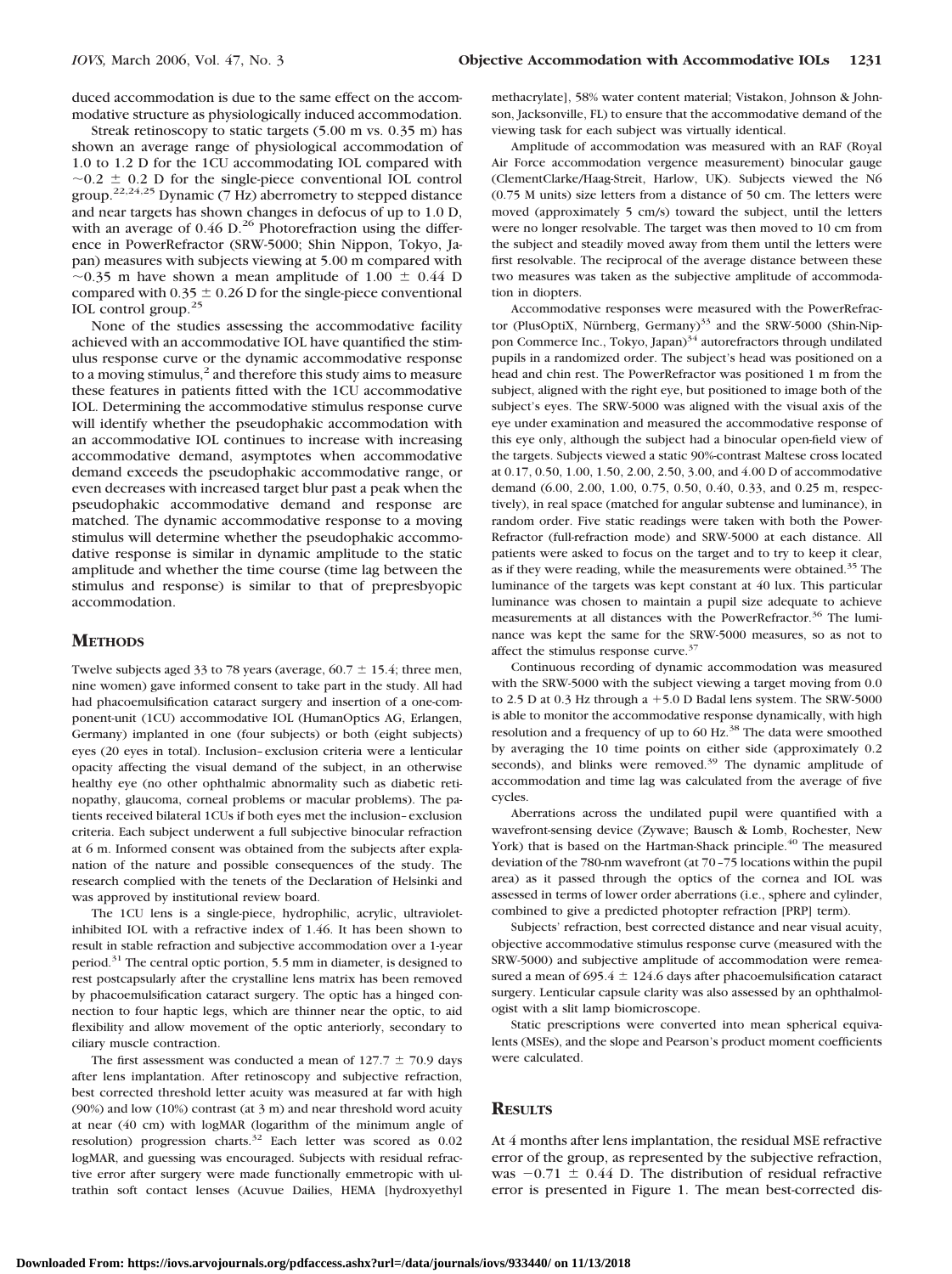



**FIGURE 1.** (**A**) Frequency of residual spherical and mean spherical refractive error and (**B**) percentage cylindrical error after IOL implantation surgery. Data are from the 4- to 6-month follow-up.  $n = 20$  eyes.

tance acuity was  $0.007 \pm 0.16$  logMAR for high-contrast and  $0.13 \pm 0.22$  logMAR for low-contrast letters. The mean near acuity at 40 cm was  $0.60 \pm 0.09$  logMAR and was correlated with pupil size  $(r = 0.68, P \le 0.01)$ .

The subjective amplitude of accommodation measured using the RAF rule averaged  $2.24 \pm 0.42$  D (range, 1.5-2.5 D). Pupil size was correlated with the subjective amplitude of accommodation  $(r = 0.66)$ . The three eyes with a pupil size of 6 mm had an amplitude of 1.5 D, whereas all other eyes had an amplitude of accommodation between 2.0 and 3.0 D. The larger pupil size occurred in younger subjects, and measures were taken in the dark with the wavefront sensor (Zywave; Bausch & Lomb) using infrared light.

The static objective amplitude of accommodation calculated from stimulus response curves measured with the PowerRefractor averaged  $0.32 \pm 0.23$  D (range,  $0.10 - 0.75$ ; Fig. 2). When measured by the SRW-5000, the static objective amplitude of accommodation averaged  $0.72 \pm 0.38$  D (range, 0.17– 1.16; Fig. 2). Quadratic curve fitting over the 0.17- to 4.00-D stimulus range showed a stronger agreement with the SRW-5000 ( $r^2 = 0.97$ ) than with the PowerRefractor ( $r^2 = 0.84$ ). Linear fitting of the portion of the stimulus response curve, normally considered to be linear (1.0–4.0 D), also showed a stronger agreement with the SRW-5000 (slope,  $0.18$ ;  $r^2 = 0.95$ )



**FIGURE 2.** Accommodative stimulus response curve as measured with the PowerRefractor and the SRW-5000. Data are from the 4- to 6-month follow-up.  $n = 20$  eyes. Error bars,  $\pm 1$  SD.

than with the PowerRefractor (slope, 0.11;  $r^2 = 0.77$ ). Examining individual stimulus response curves shows that there are several different profiles to the graphs. There was a linear increase in accommodative response with increasing stimulus in four eyes, an increase followed by a decrease in four eyes, an increase only at higher levels of stimulus demand in three eyes, and no apparent increase in accommodative response in seven eyes. The two eyes of those subjects with bilateral implants usually showed a similar pattern.

The average stimulus response vergence slope measured with the PowerRefractor in those subjects with binocular implants was  $0.74$  ( $r^2 = 0.93$ ; Fig. 3). The individual stimulus response vergence slopes averaged  $1.33 \pm 0.95$  ( $r^2 = 0.84 \pm 0.95$ ) 0.16). The pupil size decreased with increasing accommodative stimulus demand (decreasing stimulus distance) by 0.10  $\pm$ 0.10 mm/D of accommodative stimulus ( $r^2 = 0.84$ ; Fig. 4).

The average dynamic amplitude of accommodation measured by the SRW-5000 was  $0.71 \pm 0.47$  D (range, 0.31-1.56) D) with a lag time behind the target of  $0.50 \pm 0.48$  seconds (Fig. 5). There was no significant difference between an individual's static and dynamic amplitude of accommodation (Fig. 6). There was no significant correlation between the static



**FIGURE 3.** Vergence stimulus response measured with the PowerRefractor. Data are from the  $4$ - to 6-month follow-up.  $n = 8$  subjects with 1CU IOLs in both eyes. Error bars,  $\pm 1$  SD.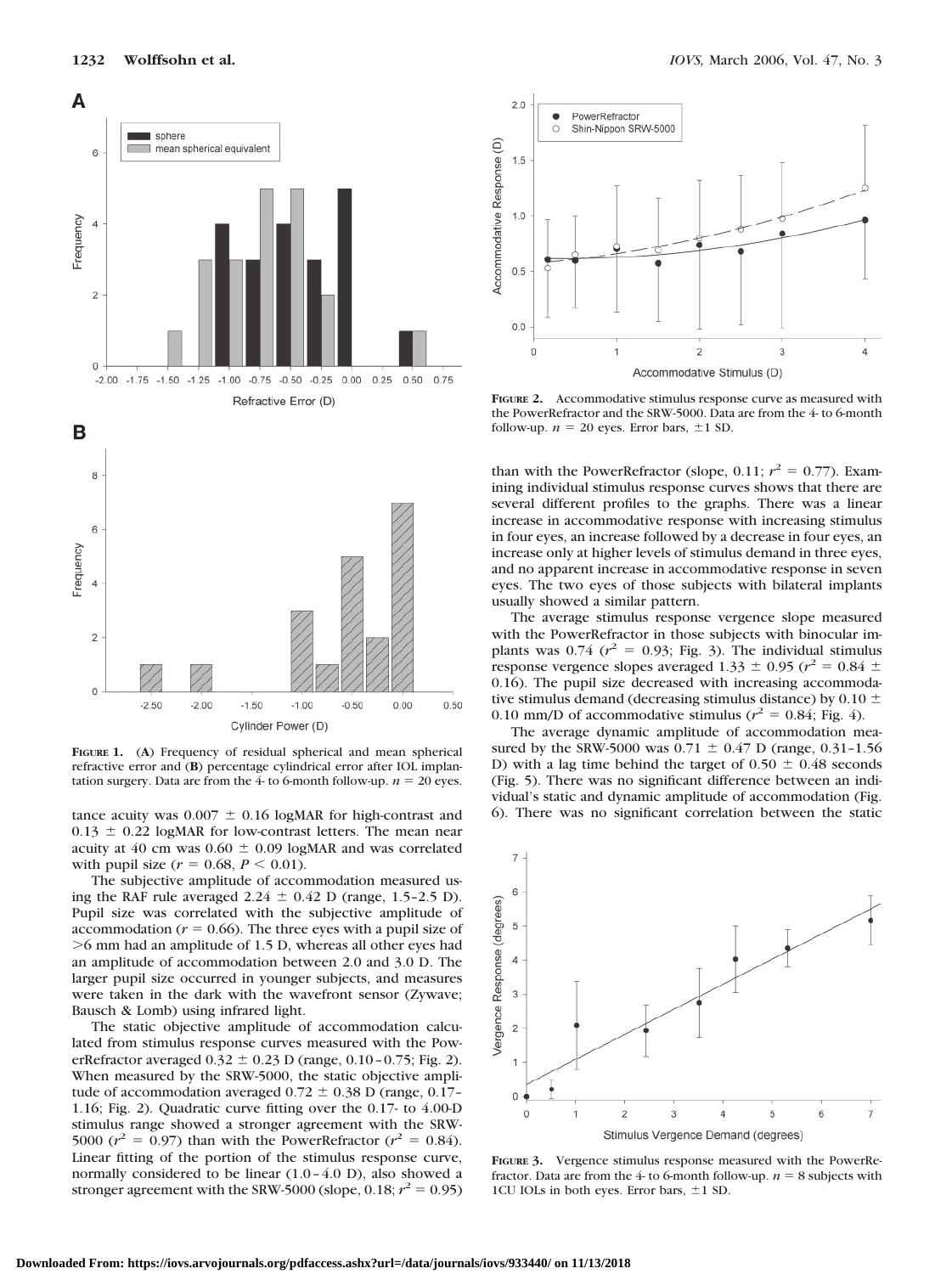

**FIGURE 4.** Pupil size compared with accommodative demand. Data are from the  $4$ - to 6-month follow-up.  $n = 20$  eyes. Error bars,  $\pm 1$  SD.

amplitude of accommodation and demographic characteristics, such as age  $(r = 0.32; P = 0.21)$ , time after surgery  $(r = 0.03;$  $P = 0.91$ ), MSE ( $r = 0.36$ ;  $P = 0.16$ ), corrected distance visual acuity ( $r = 0.22$ ;  $P = 0.40$ ), corrected near acuity ( $r = 0.08$ ;  $P = 0.77$ ), pupil size ( $r = -0.07$ ;  $P = 0.80$ ), or time lag ( $r =$ 0.08;  $P = 0.77$ ).

Aberrometry showed a mean decrease in power (PPR) of the lens–eye combination from the center of the pupil to the periphery in all subjects of  $-0.38 \pm 0.28$  D/mm (Fig. 7).

There was no correlation between the power (13.0–25.0 D) of the implanted 1CU IOL and the objective static  $(r^2 = 0.004,$  $P = 0.79$ ) and dynamic ( $r^2 = 0.002$ ,  $P = 0.85$ ) amplitude of accommodation, but there was a significant correlation ( $r^2$  = 0.42,  $P \leq 0.01$ ) with the subjective amplitude of accommodation.

Two years after surgery subjects' refraction had become more myopic by  $-0.26 \pm 0.59$  D ( $P \le 0.05$ ). Best corrected distance visual acuity remained relatively unchanged (change,  $0.01 \pm 0.22$  logMAR,  $P = 0.80$ ) over the first 2 years after lens implantation, but near visual acuity deteriorated (by 0.12  $\pm$ 0.12 logMAR,  $P \le 0.01$ ). In terms of focusing performance, the objective accommodative stimulus response curve had decreased (by  $-0.19 \pm 0.44$  D,  $P = 0.13$ ) as had the subjective



**FIGURE 5.** An example of the dynamic trace (*solid trace*) compared with the target demand (*dashed trace*) of one subject who showed a relatively high dynamic amplitude of accommodation  $(1.10 \pm 0.16 \text{ D})$ .



**FIGURE 6.** The difference between the static and dynamic objective amplitude of accommodation measured with the SRW-5000 versus the mean accommodative amplitude.<sup>44</sup> Data are from the 4- to 6-month follow-up.  $n = 20$  eyes.

amplitude of accommodation (by  $-0.25 \pm 0.59$  D,  $P = 0.12$ ), but not significantly. Posterior subcapsular thickening was mild to marked in 16 eyes, with 10 eyes having had YAG laser capsulotomy performed. No other complications were noted.

#### **DISCUSSION**

The proposed mechanism of an anterior shift of an IOL from contractions of the ciliary body with accommodative effort is the closest mimic of the natural accommodative response presently available.<sup>17-19</sup> The subjective amplitude of accommodation reported by several studies, and found in the present study, suggest a mean near point of between 42 and 75 cm, which should be enough to allow a comfortable posture while reading.20–25 However, the anterior shift in IOL is one of several factors contributing to the subjective amplitude of accommodation. The near point of accommodation is also benefited by leaving the patient slightly myopic in correction, as was the case in the population examined.



**FIGURE 7.** Change in aberrometer-predicted phoroptor-determined refraction from the pupil center. Data are from the 4- to 6-month follow-up.  $n = 20$  eyes, although readings at 5 mm were obtained in only 13. Error bars,  $\pm 1$  SD.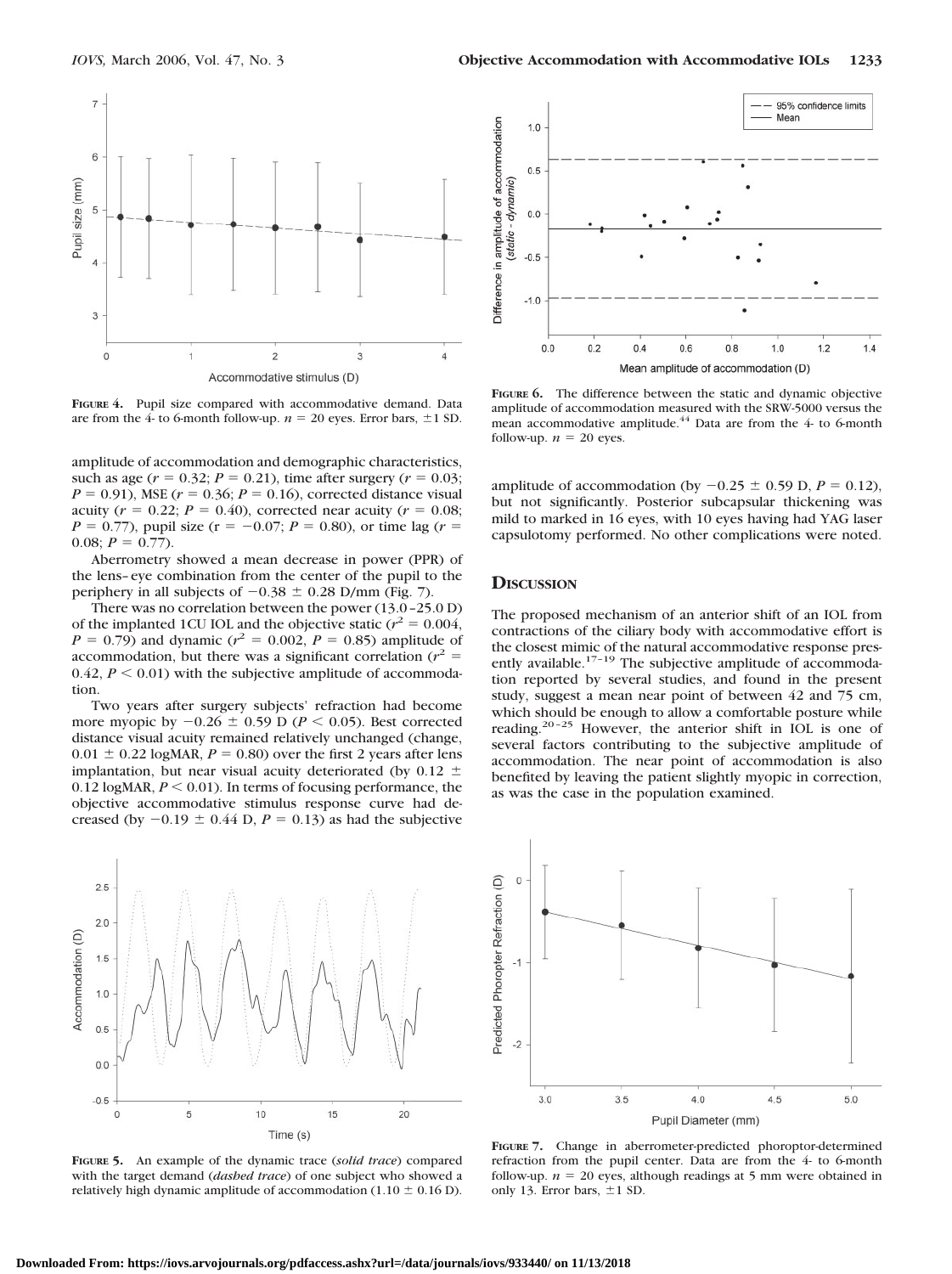Quantification of IOL movement has been performed before and after ciliary muscle contraction induced by pharmacological agents, rather than accommodation to a target of known demand, and hence the modeled accommodative results are difficult to compare with subjective findings.22,24,25,27–30 Attempts to quantify the range of accommodation objectively, such as streak retinoscopy and photoretinoscopy, have only examined the difference between two distances (5.00 and 0.35 m), and they presume that these relate to the extremes of the accommodative range.<sup>22,24,25</sup> Also streak retinoscopy relies on the subjective interpretation of the movement of the light reflex across the pupil, and photorefraction accuracy has been questioned.<sup>33,41</sup> The objective amplitude of accommodation as measured by photorefraction was significantly lower in this study than by the well-validated SRW-5000.<sup>34</sup> Unlike the SRW-5000, photorefraction examines the light reflex across the whole pupil and therefore is influenced by lens aberrations and pupil size changes.

Although the average stimulus response curve was linear over the 1.0- to 4.0-D range, individual curves showed considerable variability. Therefore determining the difference between the objective accommodative response at just two accommodative demands is unlikely to reflect the true accommodative range of an individual. The results also indicate the value of future studies that examine the ability of an individual to maintain accommodation at a set accommodative demand, rather than just measuring a static response. Unlike the accommodative response, the vergence response of individuals with binocular 1CU IOL implants was linear, although of reduced amplitude compared with that expected over a 6.0 to 0.25-m range (a slope of 0.74 compared with 1.00 predicted). The ability to track a dynamic target was similar to that recorded previously in prepresbyopes,<sup>38</sup> although the amplitude was restricted to that noted by static measurement.

Best corrected distance acuity was excellent in all cases, with an ability to resolve low-contrast letters as well as do young healthy individuals,<sup>42</sup> unlike that previously found with multifocal IOLs. $11,12$  The purpose of the surgeons was to leave the eyes very slightly myopic when choosing the IOL power from the biometry results. The near acuity at 40 cm was sufficient to read book or newspaper print with relative ease (approximately N5 point or 0.6 M units). The subjective average amplitude of accommodation (2.24 D) could be accounted for by the dynamic objective accommodative range (0.72 D), the subjective amplitude of accommodation found with a single-piece IOL  $(0.42 - 1.08 \text{ D})$ ,<sup>22,25</sup> and the aspheric nature of the lens  $(-1.75 \text{ D})$  from the aberrometry result with a 4.6 mm average pupil size). The combination of these factors accounts for more than the subjective accommodative range, suggesting that they may interact rather than be additive. The increased depth of focus of the human eye resulting from the change in pupil size (of on average 0.43 mm) is predicted to be minimal  $(<0.05$  D).<sup>43</sup>

The refraction and distance visual acuity appeared to be relatively stable over a 2-year period after implantation of the 1CU lens, in support of previous findings over 1 year.<sup>31</sup> However, near visual acuity was reduced, accompanied by a decrease in the subjective and objective amplitude of accommodation.

In conclusion, the objective accommodating effects of the 1CU lens appear to be limited, although patients are able to track a moving target and achieve adequate acuity and contrast sensitivity for most visual tasks at distance and near. The average dynamic objective accommodative response to a moving stimulus was similar in amplitude to the objective static accommodative response, although the variability suggests both measures to be important. The pseudophakic accommodative response was similar in dynamics to that of prepresbyopic accommodation. Subjective and objective accommodation, however, had declined at the 2-year follow-up. The greater subjective, than objective, amplitude of accommodation most likely results from the interaction between the depth of focus of the eye and the aspheric nature of the 1CU IOL.

## *References*

- 1. Gilmartin B. The etiology of presbyopia: a summary of the role of lenticular and extralenticular structures. *Ophthalmic Physiol Opt*. 1995;15:431–437.
- 2. Charman WN. Restoring accommodation to the presbyopic eye how do we measure success? *J Cataract Refract Surg.* 2003;29: 2251–2254.
- 3. Swegmark G. Studies with impedance cyclography on human accommodation at different ages. *Acta Ophthalmol*. 1969;47: 1186–1206.
- 4. Bacskulin A, Gast R, Bergmann U, Guthoff R. Ultrasound biomicroscopy imaging of accommodative configuration changes in the presbyopic ciliary body. *Ophthalmologe*. 1996;93:199–203.
- 5. Strenk SA, Semmlow JL, Strenk LM, Munoz P, Gronlund-Jacob J, DeMarco JK. Age-related changes in human ciliary muscle and lens: a magnetic resonance imaging study. *Invest Ophthalmol Vis Sci*. 1999;40:1162–1169.
- 6. Glasser A, Campbell MCW. Biometric, optical and physical changes in the isolated human crystalline lens with age in relation to presbyopia. *Vis Res*. 1999;39:1991–2015.
- 7. Schachar RA. The correction of presbyopia. *Int Ophthalmol Clin*. 2001;41:51–70.
- 8. Gray PJ, Lyall MG. Diffractive multifocal intraocular lens implants for unilateral cataracts in prepresbyopic patients. *Br J Ophthalmol*. 1992;76:336–337.
- 9. Javitt JC, Steinert RF. Cataract extraction with multifocal intraocular lens implantation: a multinational clinical trial evaluating clinical, functional, and quality-of-life outcomes. *Ophthalmology*. 2000;107:2040–2048.
- 10. Kamlesh MS, Dadeya S, Kaushik S. Contrast sensitivity and depth of focus with aspheric multifocal versus conventional monofocal intraocular lens. *Can J Ophthalmol*. 2001;36:197–201.
- 11. Montés-Micó R, Alió JL. Distance and near contrast sensitivity function after multifocal intraocular lens implantation. *J Cataract Refract Surg*. 2003;29:703–711.
- 12. Slagsvold JE. 3M diffractive multifocal intraocular lens: eight year follow-up. *J Cataract Refract Surg*. 2000;26:402–407.
- 13. Schmitz S, Dick HB, Krummenauer F, Schwenn O, Krist R. Contrast sensitivity and glare disability by halogen light after monofocal and multifocal lens implantation. *Br J Ophthalmol*. 2000;84: 1109–1112.
- 14. Haefliger E, Parel JM, Fantes F, et al. Accommodation of an endocapsular silicone lens (phaco-ersatz) in the nonhuman primate. *Ophthalmology*. 1987;94:471–477.
- 15. Nishi O, Nakai Y, Yamada Y, Mizumoto Y. Amplitudes of accommodation of primate lenses refilled with two types of inflatable endocapsular balloons. *Arch Ophthalmol*. 1993;111:1677–1684.
- 16. Young E. Gel puts springiness back into old lenses. *New Scientist*. 2003;179:19.
- 17. Hara T, Hara T, Yasuda A, Yamada Y. Accommodative intraocular lens with spring action: Part 1. Design and placement in an excised animal eye. *Ophthalmic Surg*. 1990;21:128–133.
- 18. Legeais JM, Werner L, Werner L, Abenhaim A, Renard G. Pseudoaccommodation: BioComFold versus a foldable silicone intraocular lens. *J Cataract Refract Surg*. 1999;25:262–267.
- 19. Cumming JS, Slade SG, Chayet A. Clinical evaluation of the model AT-45 silicone accommodating intraocular lens: results of feasibility and the initial phase of a Food and Drug Administration clinical trial. The AT-45 Study Group. *Ophthalmology*. 2001;108:2005– 2009.
- 20. Nakazawa M, Ohtsuki K. Apparent accommodation in pseudophakic eyes after implantation of posterior chamber intraocular lenses. *Am J Ophthalmol*. 1983;96:435–438.
- 21. Nakazawa M, Ohtsuki K. Apparent accommodation in pseudophakic eyes after implantation of posterior chamber intraocular lenses: optical analysis. *Invest Ophthalmol Vis Sci*. 1984;25:1458–1460.